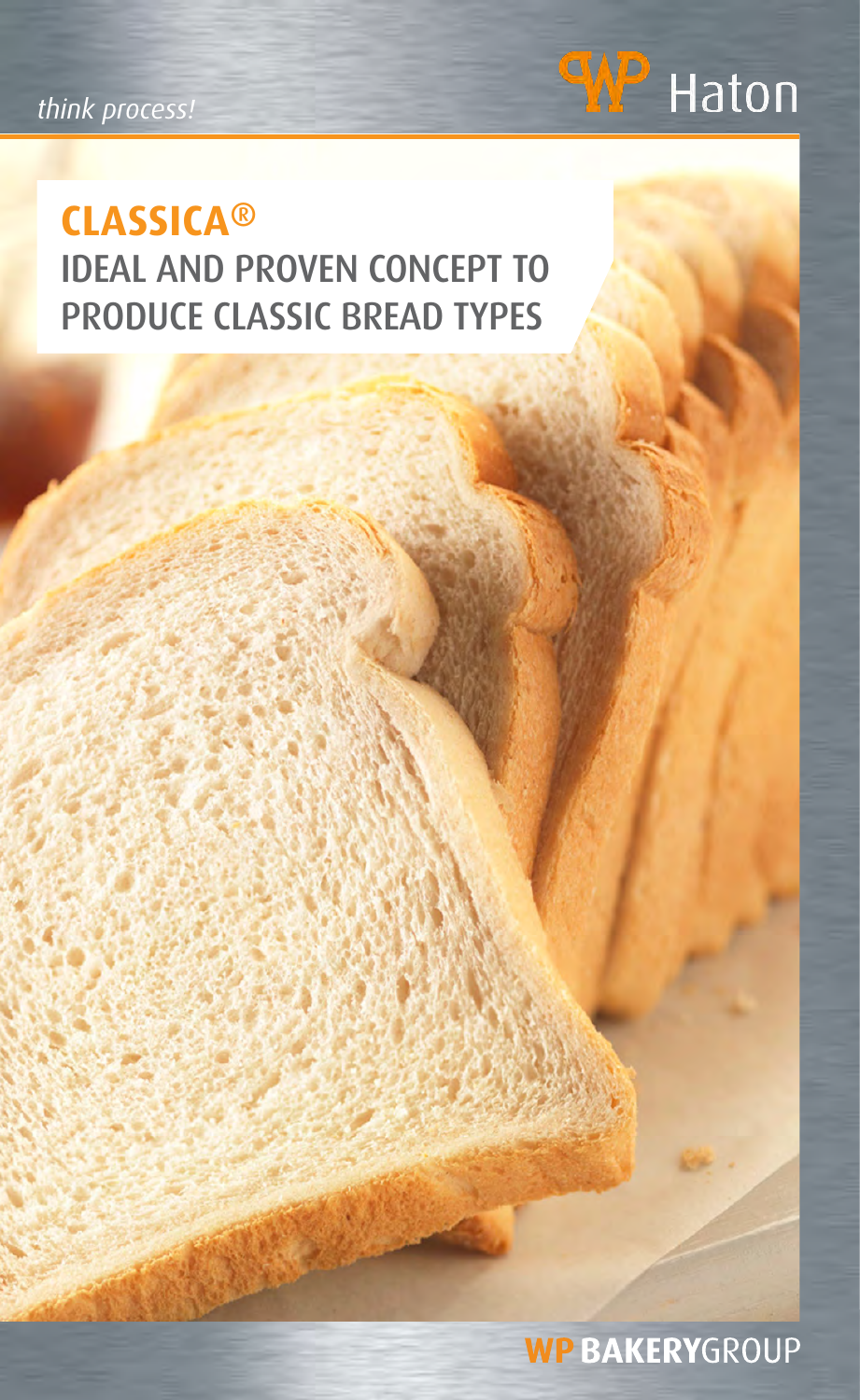

## **CLASSIC** BREADS



#### **CLASSIC MAKE UP SYSTEM**

With the **CLASSICA** every bakery small or large can produce a wide variety of breads of the highest quality in an automated environment, with the highest performance, and efficiency.

The **CLASSICA** concept is built up out of individual modules so that nearly any type of bread line concept can be achieved. Also one can choose per concept out of many different options for different capacities, weight ranges, different shapes, different processes and different type of breads. Oil and flour are reduced to a minimum.

The line concepts are transparent, easy to operate, clean and service.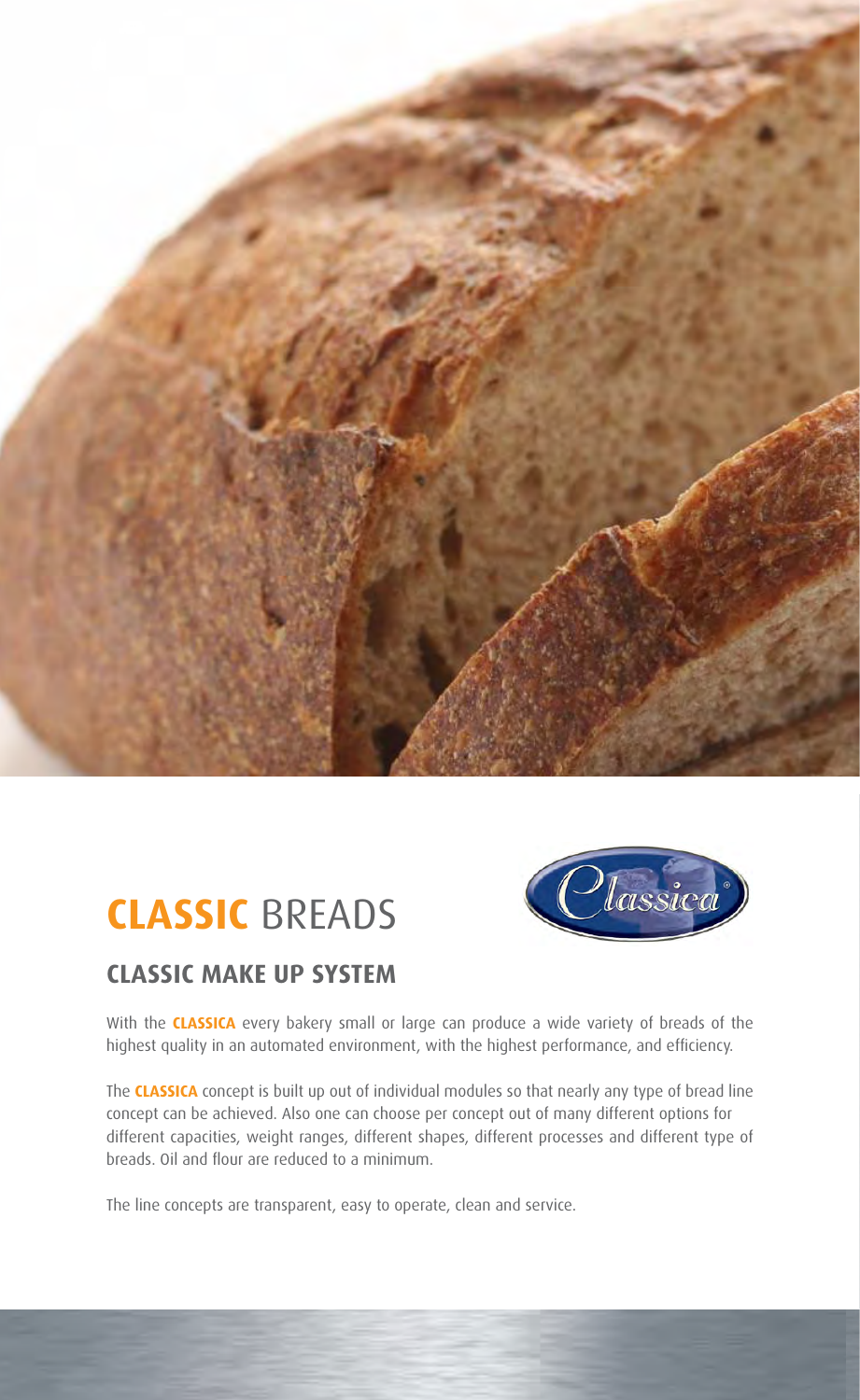

#### **FOR EVERY TYPE OF BREAD**

Tailor made concepts: for every type of bread the **CLASSICA** can be optimized:

divider rounder proofer moulder

On each of the individual machines WP Haton can supply a large range of accessories in order to make the specific shape, to reach the required capacity or proof time, and to make the shape wanted, or to decorate the loaf before proofing and baking.

A complete range of classic bread lines for small, medium sized and large bakeries and food producers, ranging from 600 – 10.000 pcs/h. for almost all common types of dough.

The lines consist out of the classic make up system, with a dough divider, conical rounder, intermediate proofer and sheeter moulder.

**CLASSICA** lines can be tailor made for manual operation, semi-automatic and fully automatic operation. All equipment is state of the art and can be used with various accessories in many different versions for many different applications.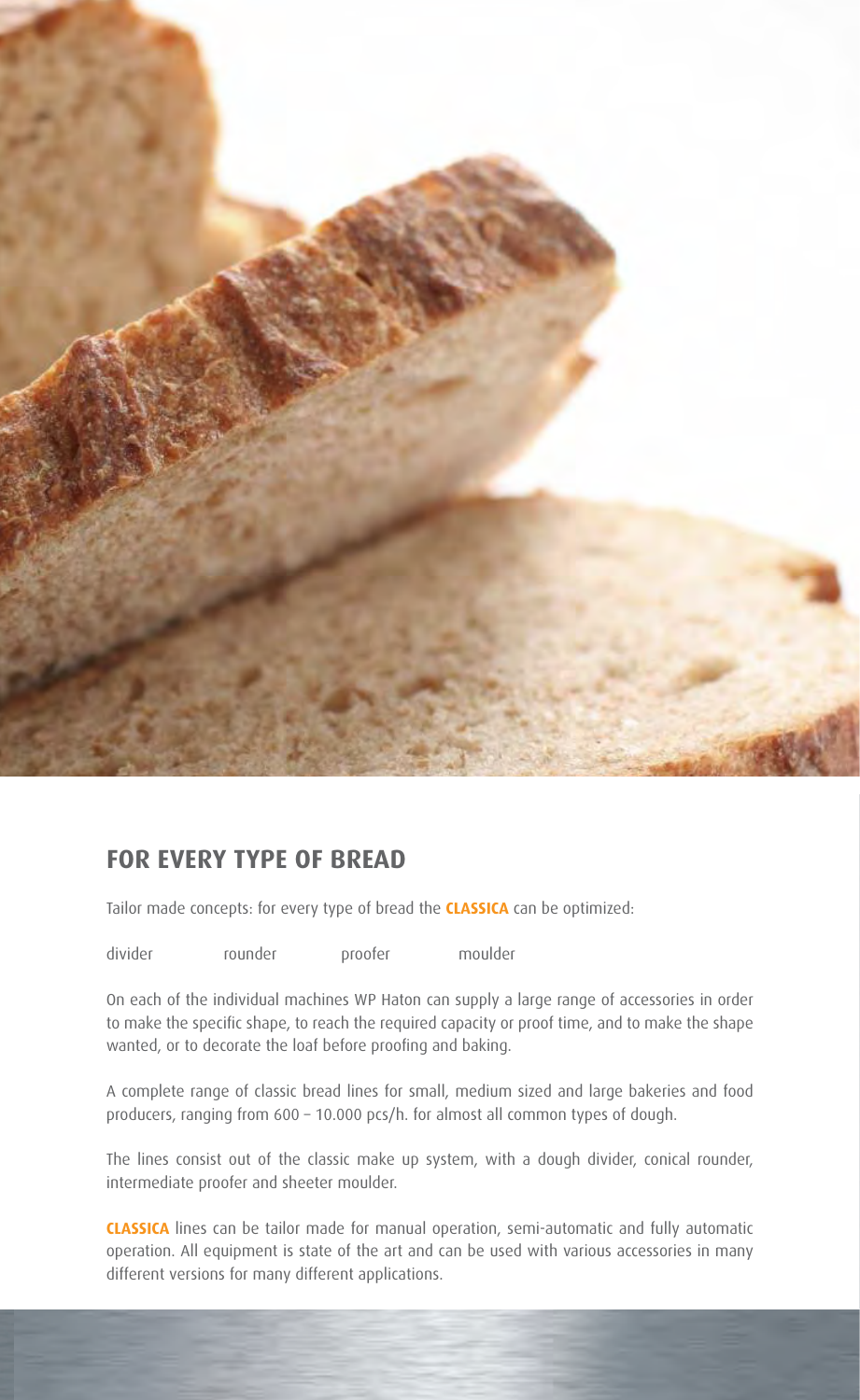



## ADVANTAGES **CLASSICA** LINE

- $\blacksquare$  High weight accuracy
- **n** Dough friendly handling and processing of the various products
- n Nearly all types of dough can be handled efficiently
- High water absorption rates can be processed
- **n** Fully automatic make up
- **n** Multipurpose technology
- n Minimum flour use
- **n** Perfect end products
- **n** Simple operation
- **n** Low maintenance cost
- **n** Easy cleaning and maintenance
- $\blacksquare$  No dough waste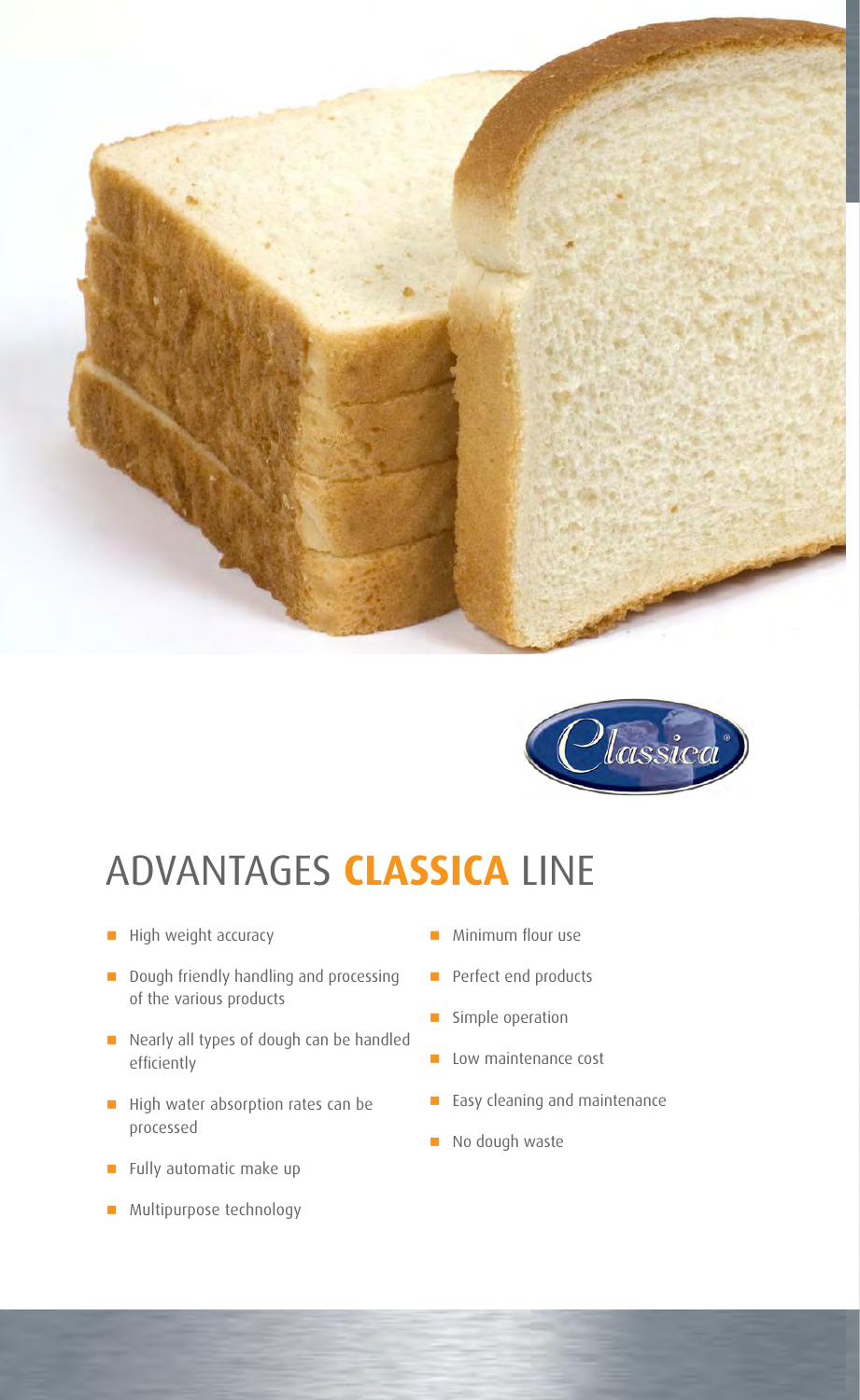## TAILOR **MADE FOR EVERY TYPE OF BAKERY**



- Classica, artisan bread line  $\leq 1600$  pcs/h.
- Classica L < 3600 pcs/h.
- Classica XL for high-speed lines < 10.000 pcs/h.

#### **FEATURES**

- **n** High weight accuracy
- **n** Dust flour free processing
- Reduced oil consumption divider (savings up to 60%)
- Many bread types and shapes possible
- **n** Large degree of repeatability
- **n** Recipe control / automation
- **n** Blue Box concept per machine
- **n** Operation, cleaning and service friendly
- **n** Pro-active Blue Value solutions possible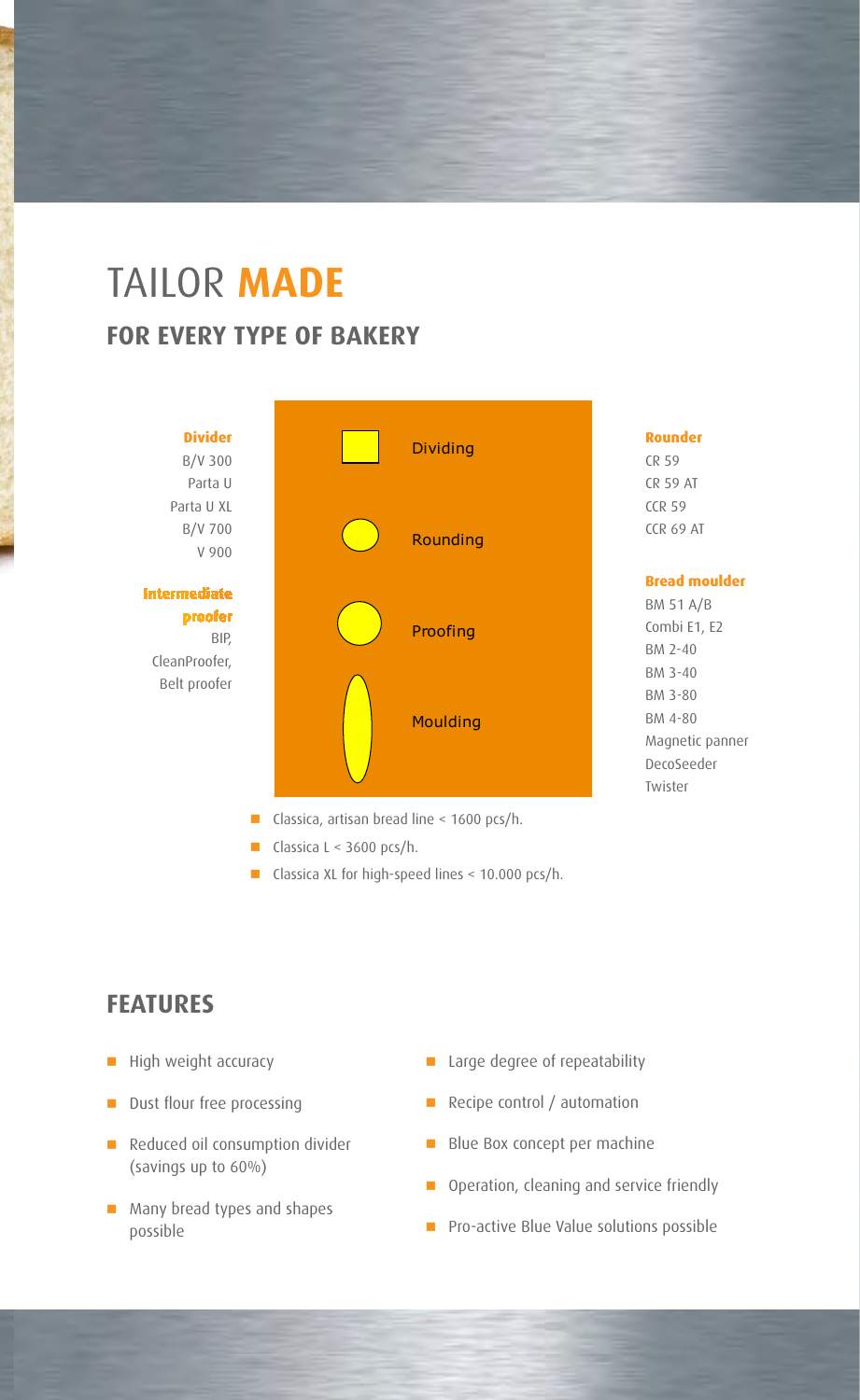

## **Application** areas

#### **FLOURS THAT CAN BE USED IN THE CLASSICA LINE CONCEPT**

- **n** Wheat
- n Rye
- **n** Spelt
- $\Box$  Quinoa
- n Teff
- **n** Amarant
- **n** Oatmeal

#### **SHAPES THAT CAN BE MADE ON THE CLASSICA LINE CONCEPT**

- **n** Round
- **n** Long
- **n** Oblong
- **n** Pan bread
- **n** Open top
- **n** Biscotte
- n Lidded
- **n** String bread
- $\blacksquare$  Flat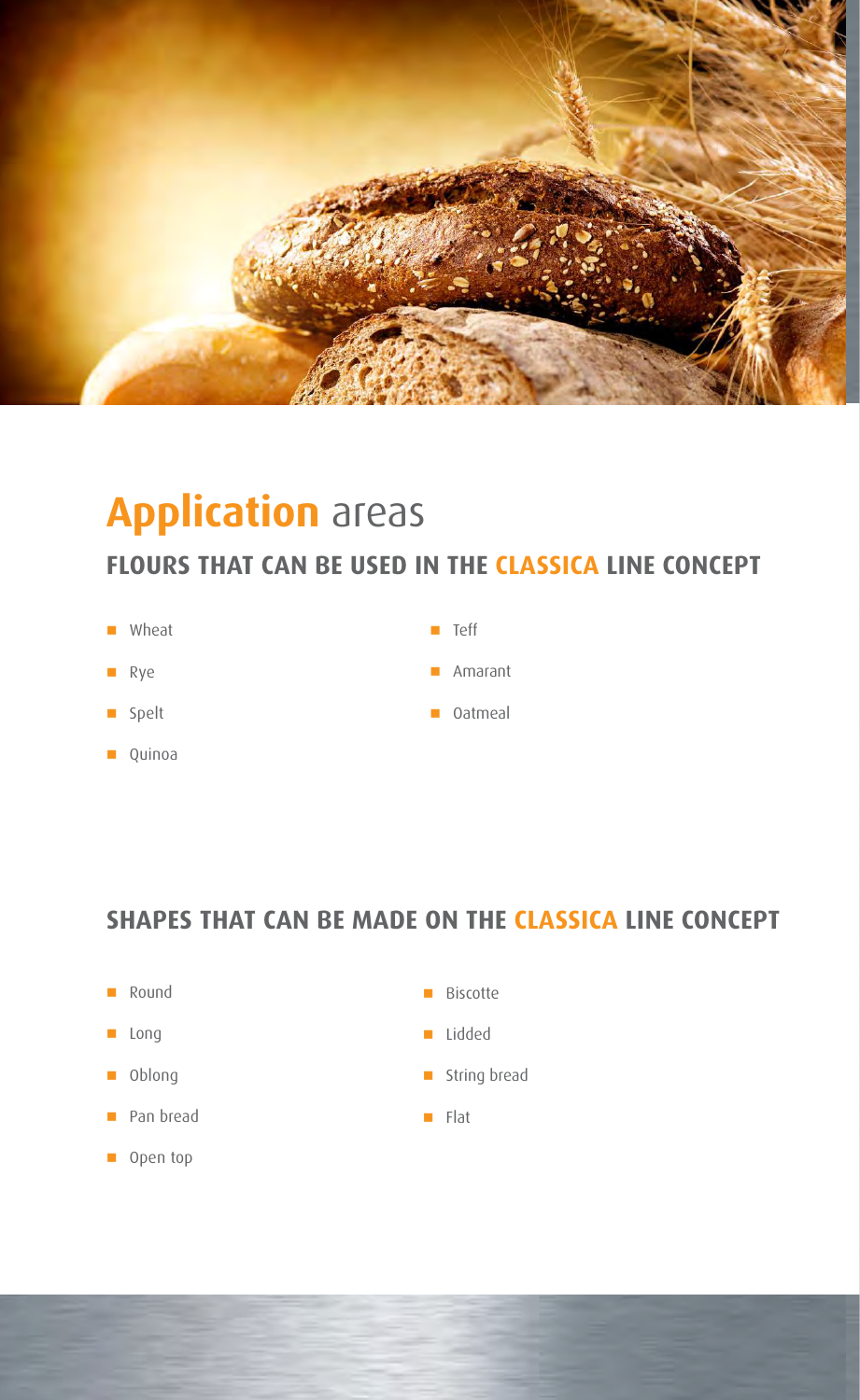## think process!

# CILLE-A-LI-FIE

## 10 **REASONS**

#### **IN ADVANTAGE OF THE CLASSICA CONCEPT**

**1. Greater choice of hardware:** More module and line configurations than any other supplier. 6 types of dividers, 4 types of rounders, 4 types of intermediate proofers, and 6 types of moulders can be used for various line concepts with capacities from 800 – 10.000 pcs/h.

WP Haton offers the most comprehensive package on the market.

- **n** 2. Dough friendly machines: Extremely dough friendly in combination with high weight accuracy.
- **B** 3. Dust free: All equipment is dust free and thus saving cleaning cost and healthy.
- n **4. Wide experience:** Since many years WP Haton is one of the leading manufacturers worldwide with many successful installations with many leading bread producers.
- **F** 5. Highly process oriented: Long proofing times, 0 proof time, high water absorption doughs, sticky dough, bulky dough, cold and warm dough. they all can be processed.
- **6. Automation:** All line concepts can be automated to the highest degree to have more automation, repeatability and to optimize the production flow.
- 7. Great flexibility: A wide range of options is available for each of the various machines to make all types of breads and process all different dough types.
- **8. Wide application:** Various types of flours can be used: wheat, rye, spelt, quinoa, teff, amaranth and many other types of strong and less strong flour.
- **n** 9. Free technical and technological support: During the process of configurating the optimal production line WP Haton offers project engineering, test baking, and optimizing hardware in our BreadLab.
- **10. Blue Value:** Excellent proactive service, installation, commissioning, Blue Control on line service, Blue Box wear / spare parts – 24 / 7.